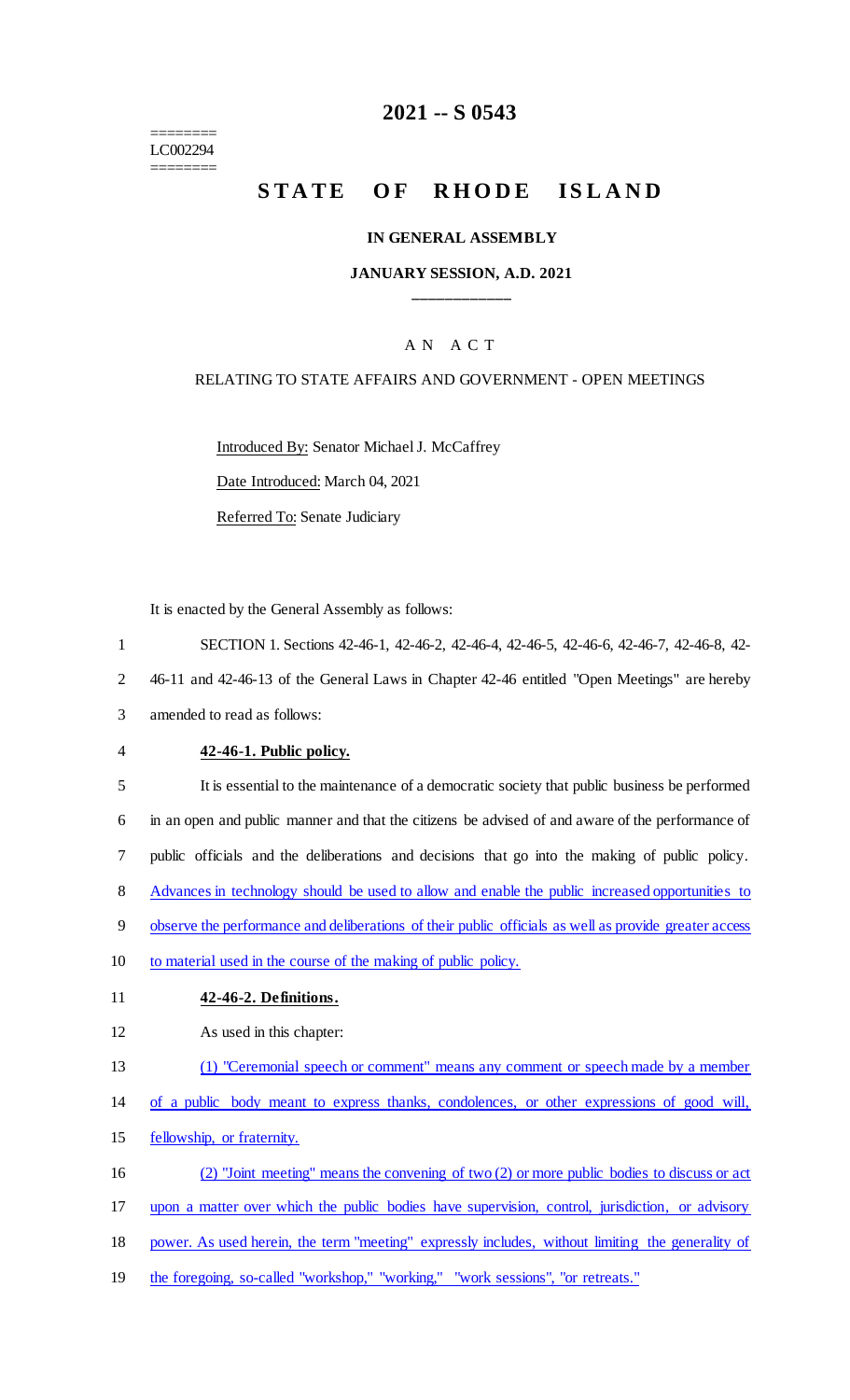$\left(\frac{1}{3}\right)$  "Meeting" means the convening of a public body to discuss and/or act upon a matter over which the public body has supervision, control, jurisdiction, or advisory power. As used herein, the term "meeting" expressly includes, without limiting the generality of the foregoing, so-4 called "workshop," "working,"  $\theta$  "work" sessions "or retreats".

 $\frac{2}{2}(4)$  "Open call" means a public announcement by the chairperson of the committee that 6 the meeting is going to be held in executive closed session and the chairperson must indicate which exception of § 42-46-5 is being involved.

8  $\left(\frac{3}{5}\right)$  "Open forum" means the designated portion of an open meeting, if any, on a properly posted notice reserved for citizens to address comments to a public body relating to matters affecting the public business.

 (4) "Prevailing plaintiff" includes those persons and entities deemed "prevailing parties" **pursuant to 42 U.S.C. § 1988.** 

 (5)(6) "Public body" means any department, agency, commission, committee, board, council, bureau, or authority, or any subdivision thereof, of state or municipal government or the board of directors of any library that funded at least twenty-five percent (25%) of its operational budget in the prior budget year with public funds, and shall include all authorities defined in § 42- 35-1. As used herein, the term "public body" expressly includes, without limiting the generality of 18 the foregoing, so-called "advisory panels," "review panels," "review committees," or "task forces." For purposes of this section, any political party, organization, or unit thereof meeting or convening is not and should not be considered to be a public body; provided, however, that no such meeting shall be used to circumvent the requirements of this chapter.

22  $\left(\frac{\Theta(7)}{}$  "Quorum," unless otherwise defined by applicable law, means a simple majority of the membership of a public body. For purposes of this section, ex officio nonvoting members, and

24 members of a public body who have recused themselves pursuant to §§ 36-14-5 and 36-14-6 shall

not be included in calculating whether a public body meets a quorum.

 (8) "Recordation" means the recording of the sound or video of an open meeting by use of any electronic device designed to capture audio, photographs, or video of the public body.

(9) "Rolling quorum" means any series of gatherings of members of a public body at which:

- (i) Less than a quorum is present, whether in person or by means of electronic
- communication, at any individual gathering;

(ii) The members of the public body attending one or more of the gatherings collectively

constitute a quorum; and

(iii) The series of gatherings was held to discuss or act upon a matter over which the public

body has supervision, control, jurisdiction, or advisory power.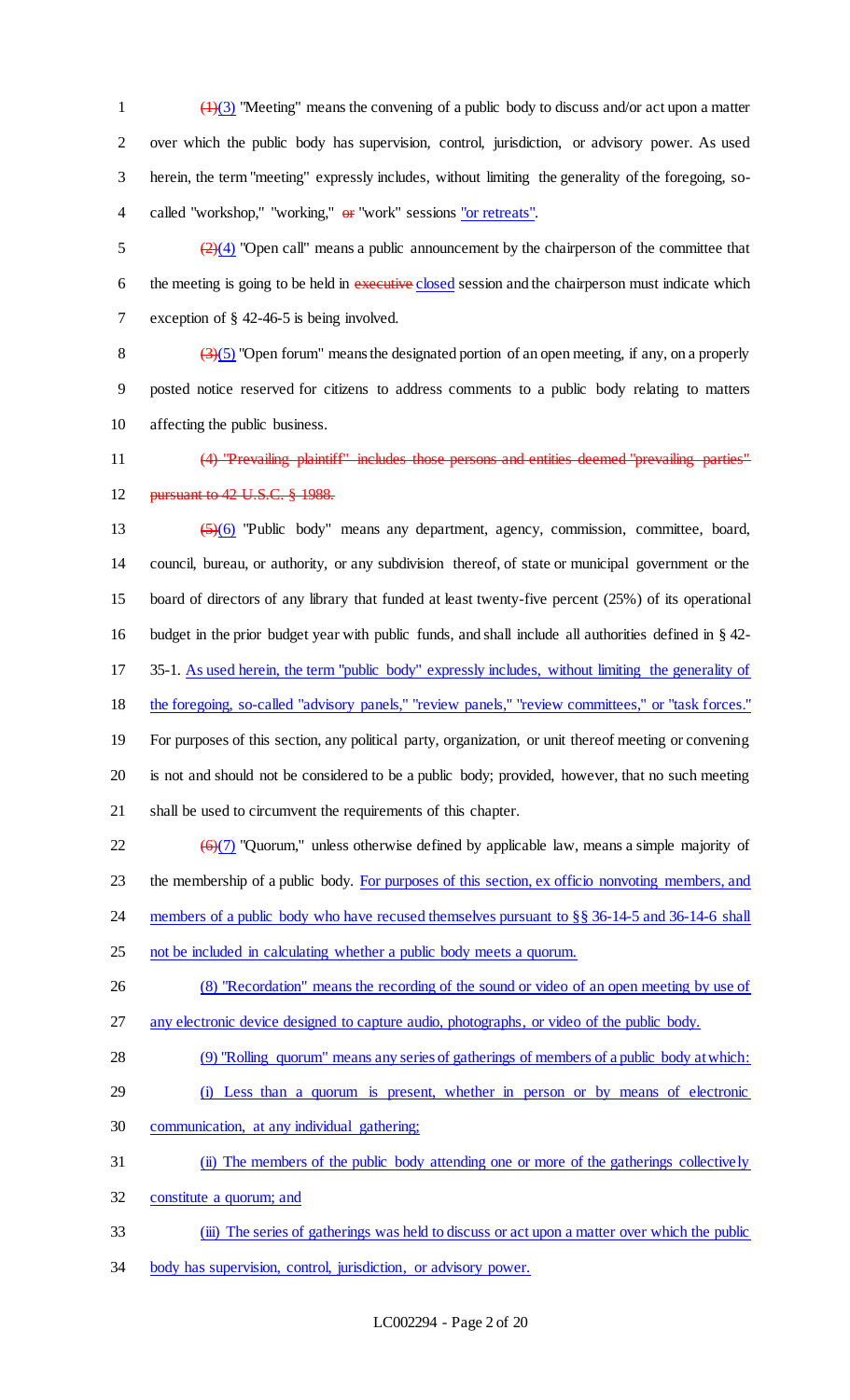#### **42-46-4. Closed meetings.**

 (a) By open call, a public body may hold a meeting closed to the public upon an affirmative vote of the majority of its members. A meeting closed to the public shall be limited to matters allowed to be exempted from discussion at open meetings by § 42-46-5. The vote of each member on the question of holding a meeting closed to the public and the reason for holding a closed 6 meeting, by a citation to a subdivision of  $\S$  42-46-5(a), and a statement specifying the nature of the business to be discussed, shall be recorded and entered into the minutes of the meeting.

 (b) No public body shall discuss in closed session any public matter which does not fall within the citations to § 42-46-5(a) referred to by the public body in voting to close the meeting, even if these discussions could otherwise be closed to the public under this chapter.

 $\left(\frac{b}{c}\right)$  All votes taken in closed sessions shall be disclosed once the session is reopened; provided, however, a the specific vote taken in a closed session need not be disclosed for the period of time during which its disclosure would jeopardize any strategy, negotiation or investigation undertaken pursuant to discussions conducted under § 42-46-5(a); and provided, further, however, the public body must disclose that a vote did occur. The subject and results from a vote not disclosed at a meeting shall be disclosed at the next regularly scheduled meeting of the public body unless the public body takes a vote in a properly noticed closed session pursuant to § 42-46-5 affirming that disclosure of the vote would continue to jeopardize a strategy, negotiation or investigation 19 exempt from disclosure under § 42-46-5(a) and announces in public that such a vote was taken. **42-46-5. Purposes for which meeting may be closed -- Use of electronic communications -- Judicial proceedings -- Disruptive conduct. Purposes for which meeting** 

**may be closed.**

23 (a) A public body may hold a meeting closed to the public pursuant to  $\S$  42-46-4 for one or more of the following purposes:

 (1) Any discussions of the job performance, character, or physical or mental health of a person or persons provided that such person or persons affected shall have been notified in advance in writing and advised that they may require that the discussion be held at an open meeting.

 Failure to provide such notification shall render any action taken against the person or persons affected null and void. Before going into a closed meeting pursuant to this subsection, the 30 public body shall state for the record that any the affected persons to be discussed have been so notified and this statement shall be noted in the minutes of the meeting.

32 (2) Meetings or work Sessions pertaining to collective bargaining or litigation, or work 33 sessions pertaining to collective bargaining or litigation; provided, however, a public body may not enter closed session for purposes of discussion with a representative for a group of employees.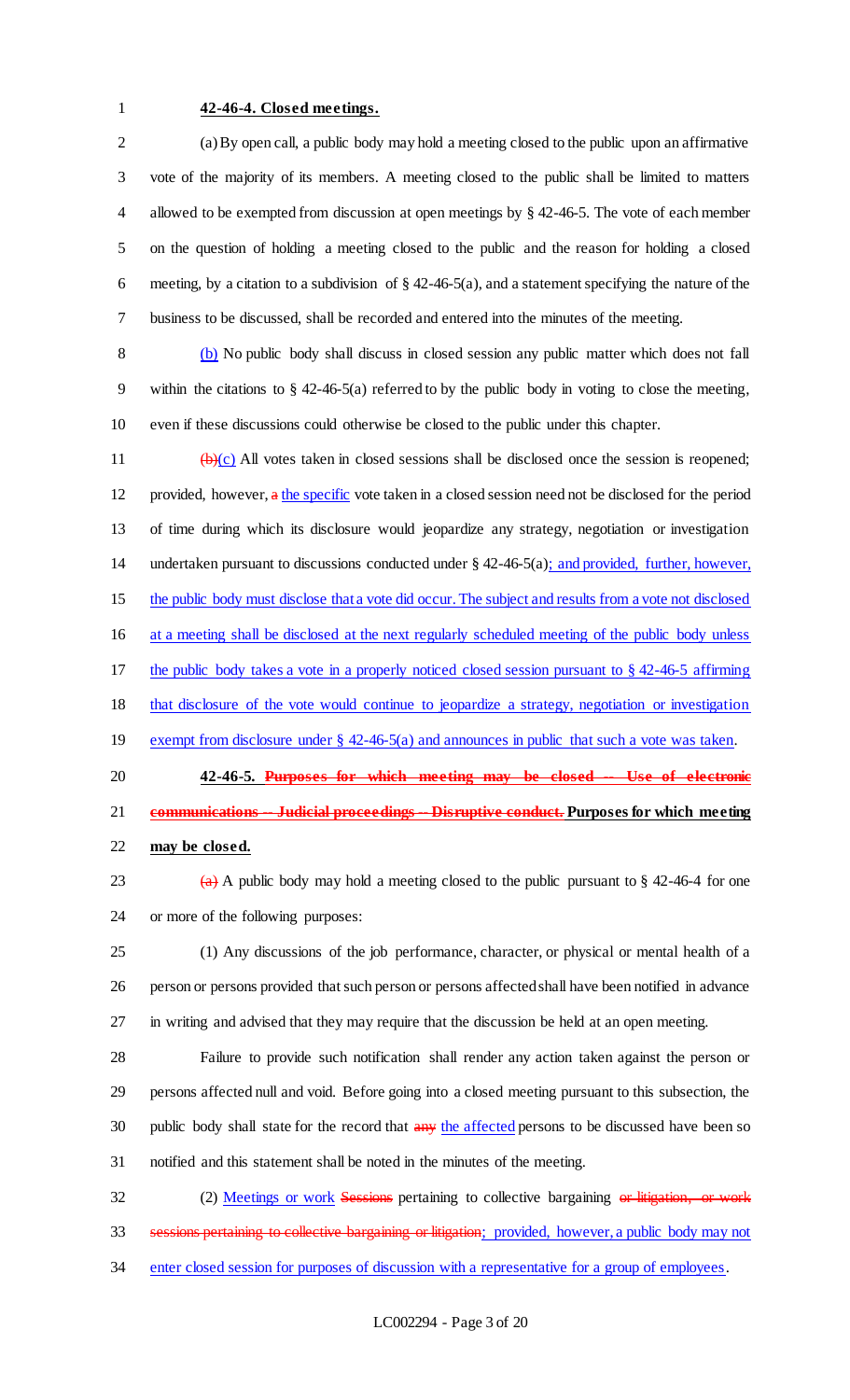(3) Meetings to discuss actual or imminent litigation. For purposes of this section, a public body may only enter closed session for matters of actual or threatened in writing, litigation concerning the public body or persons employed by the public body. Mere presence of the public body's legal counsel does not satisfy the requirements for a closed session. In citing to this subsection, the public body shall list the case caption, the case number, and court or administration agency where the matter is being litigated if litigation has been filed in court or an administrative agency.

8  $(3)(4)$  Discussion regarding the matter of security including, but not limited to, the deployment of security personnel or devices.

 (4)(5) Any investigative proceedings regarding allegations of misconduct, either civil or criminal.

 $\frac{12}{(5)(6)}$  Any discussions or considerations related to the acquisition or lease of real property for public purposes, or of the disposition of publicly held property wherein advanced public information would be detrimental to the interest of the public.

15  $(6)(7)$  Any discussions related to or concerning a prospective business or industry locating in the state of Rhode Island when an open meeting would have a detrimental effect on the interest of the public.

 $(7)(8)$  A matter related to the question of the investment of public funds where the premature disclosure would adversely affect the public interest. Public funds shall include any investment plan or matter related thereto, including, but not limited to, state lottery plans for new promotions.

 $\frac{(8)(9)}{22}$  Any executive sessions of a local school committee exclusively for the purposes: (i) of conducting student disciplinary hearings; or (ii) of reviewing other matters which relate to the privacy of students and their records, including all hearings of the various juvenile hearing boards of any municipality; provided, however, that any affected student shall have been notified in advance in writing and advised that he or she may require that the discussion be held in an open meeting.

 Failure to provide such notification shall render any action taken against the student or students affected null and void. Before going into a closed meeting pursuant to this subsection, the public body shall state for the record that any students to be discussed have been so notified and this statement shall be noted in the minutes of the meeting.

 $\frac{99(10)}{2}$  Any hearings on, or discussions of, a grievance filed pursuant to a collective bargaining agreement.

 $\frac{(10)(11)}{(10)(11)}$  Any discussion of the personal finances of a prospective donor to a library.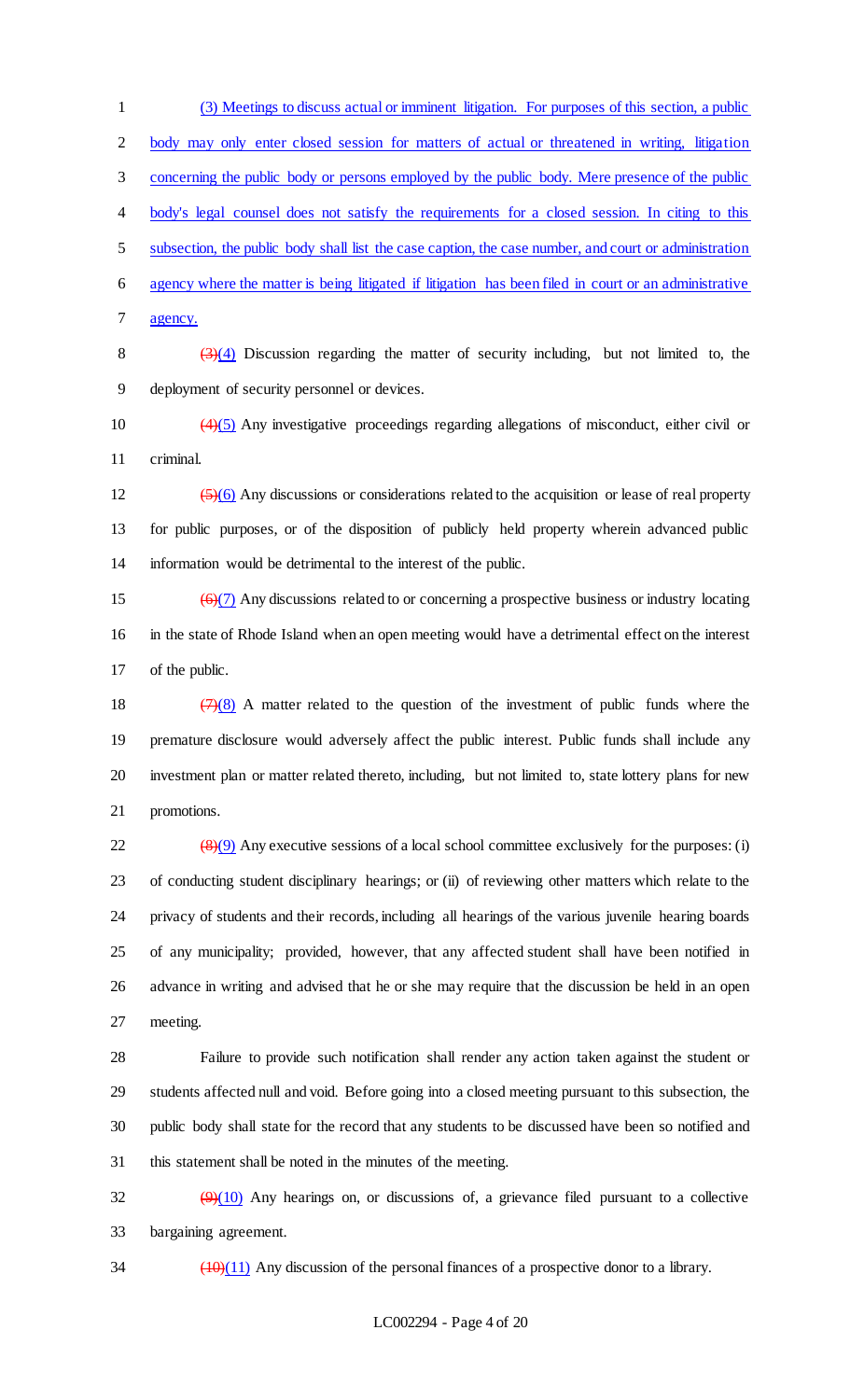(b) No meeting of members of a public body or use of electronic communication, including telephonic communication and telephone conferencing, shall be used to circumvent the spirit or requirements of this chapter; provided, however, these meetings and discussions are not prohibited. (1) Provided, further however, that discussions of a public body via electronic communication, including telephonic communication and telephone conferencing, shall be permitted only to schedule a meeting. (2) Provided, further however, that a member of a public body may participate by use of electronic communication or telephone communication while on active duty in the armed services of the United States. (3) Provided, further however, that a member of that public body, who has a disability as 11 defined in chapter 87 of title 42 and: (i) Cannot attend meetings of that public body solely by reason of his or her disability; and (ii) Cannot otherwise participate in the meeting without the use of electronic 14 communication or telephone communication as reasonable accommodation, may participate by use of electronic communication or telephone communication in accordance with the process below. (4) The governor's commission on disabilities is authorized and directed to: (i) Establish rules and regulations for determining whether a member of a public body is 18 not otherwise able to participate in meetings of that public body without the use of electronic communication or telephone communication as a reasonable accommodation due to that member's 20 <del>disability;</del> 21 (ii) Grant a waiver that allows a member to participate by electronic communication or telephone communication only if the member's disability would prevent him/her from being **physically present at the meeting location, and the use of such communication is the only** 24 reasonable accommodation; and 25 (iii) Any waiver decisions shall be a matter of public record. (c) This chapter shall not apply to proceedings of the judicial branch of state government 27 or probate court or municipal court proceedings in any city or town. 28 (d) This chapter shall not prohibit the removal of any person who willfully disrupts a 29 meeting to the extent that orderly conduct of the meeting is seriously compromised. **42-46-6. Notice.** (a) All public bodies shall give written notice of their regularly scheduled meetings at the beginning of each calendar year. The notice shall include the dates, times, and places of the meetings and shall be provided to members of the public upon request and to the secretary of state 34 at the beginning of each calendar year in accordance with subsection (f). If the dates, times, or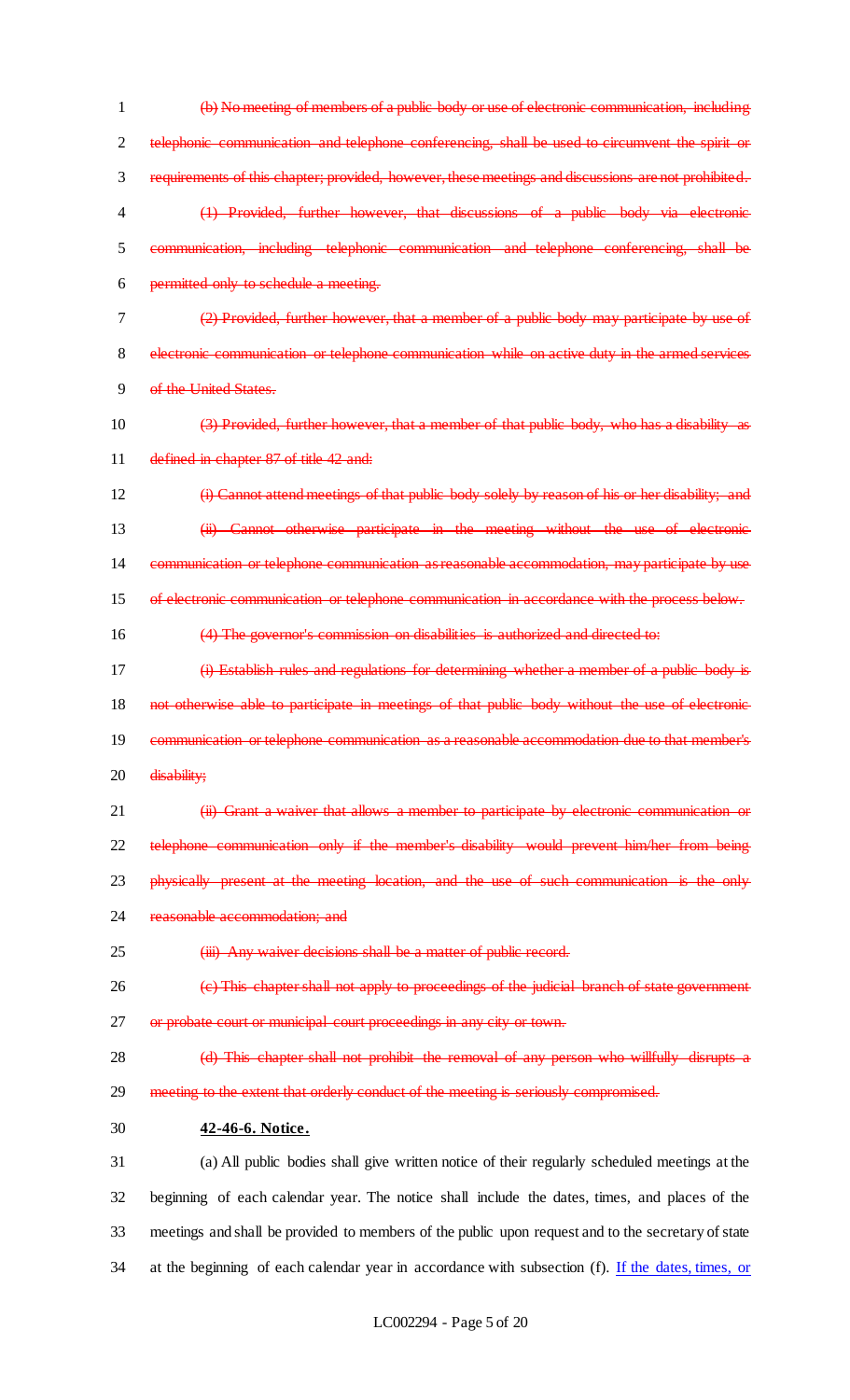1 places of the regularly scheduled meetings are changed during the calendar year, the public body

2 shall update the written notice and refile them with the secretary of state in accordance with

3 subsection (f) of this section.

4 (b) Public bodies shall give supplemental written public notice of any meeting within a 5 minimum of forty-eight (48) hours, excluding weekends and state holidays in the count of hours, 6 before the date of the hearing. This supplemental notice shall include the date the notice was posted; 7 the date, time, and place of the meeting; and a statement specifying the nature of the business to be 8 discussed. Copies of the supplemental notice shall be maintained by the public body for a minimum 9 of one year in a format that allows for their physical retrieval. Nothing contained herein shall 10 prevent a public body, other than a school committee, from adding additional items to the agenda 11 by majority vote of the members. School committees may, however, add items for informational 12 purposes only, pursuant to a request, submitted in writing, by a member of the public during the 13 public comment session of the school committee's meetings. Said informational items may not be 14 voted upon unless they have been posted in accordance with the provisions of this section. Such 15 additional items shall be for informational purposes only and may not be voted on except where 16 necessary to address an unexpected occurrence that requires immediate action to protect the public 17 or to refer the matter to an appropriate committee or to another body or official. Nothing contained 18 herein shall prevent a public body from adding additional items to the agenda by majority vote of 19 the members; provided, however, such items shall not be used to circumvent the notice requirement 20 of this subsection. Such additional items shall be for informational purposes only and may not be 21 voted on except when necessary to address an unexpected occurrence that requires immediate 22 action to protect the public or to refer the matter to an appropriate committee or to another body or

23 official.

24 (c) Written public notice shall include, but need not be limited to, posting a copy of the 25 supplemental notice at the principal office of the public body holding the meeting, or if no principal 26 office exists, at the building in which the meeting is to be held, and in at least one other prominent 27 place within the governmental unit, and electronic filing of the supplemental notice with the 28 secretary of state pursuant to subsection (f) of this section, and making a copy available on the 29 public body's website if a website is maintained.; however, nothing contained herein shall prevent 30 a public body from holding an emergency meeting, upon an affirmative vote of the majority of the 31 members of the body when the meeting is deemed necessary to address an unexpected occurrence 32 that requires immediate action to protect the public. If an emergency meeting is called, a meeting 33 notice and agenda shall be posted as soon as practicable and shall be electronically filed with the 34 secretary of state pursuant to subsection (f) and, upon meeting, the public body shall state for the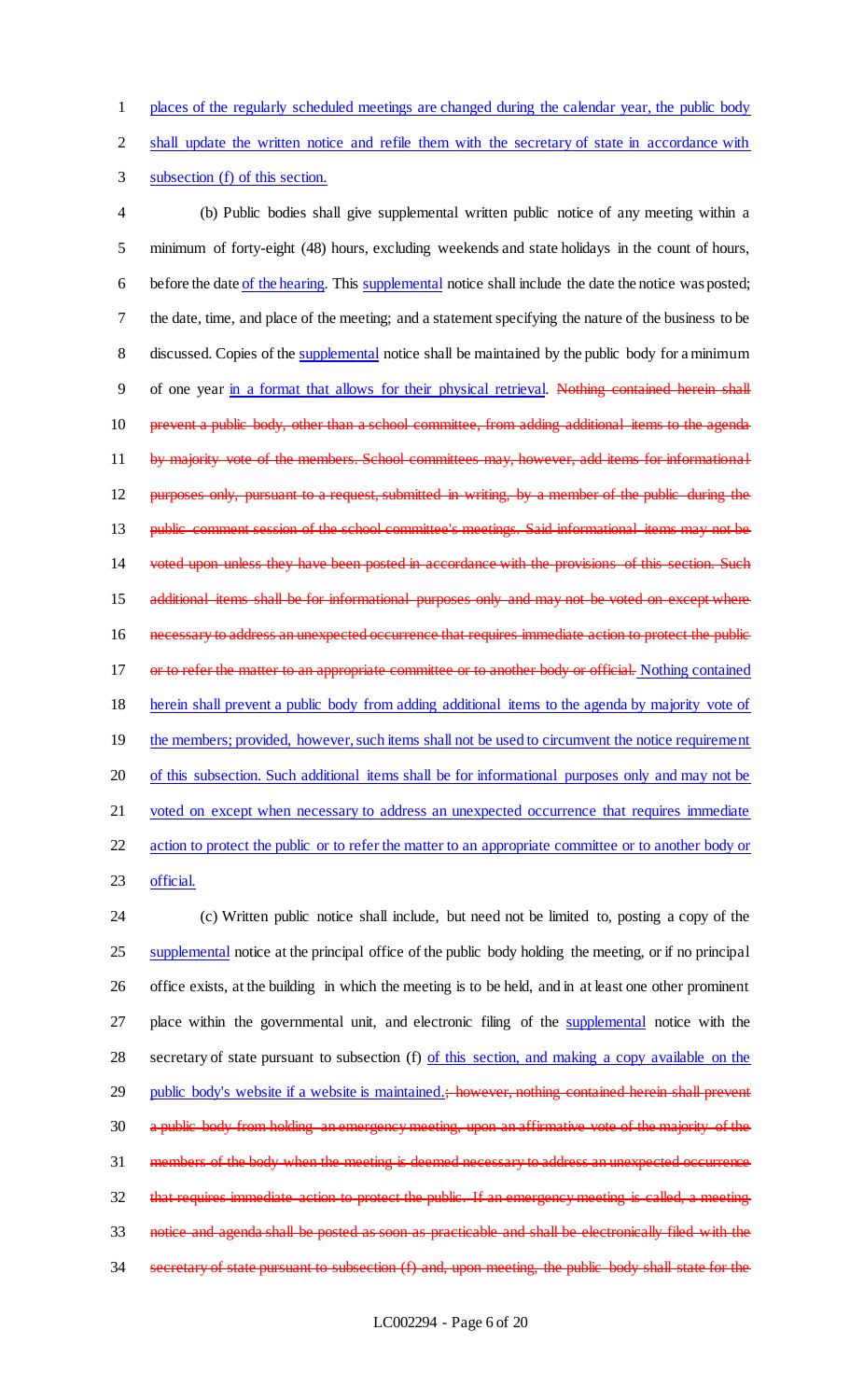1 record and minutes why the matter must be addressed in less than forty-eight (48) hours in 2 accordance with subsection (b) of this section and only discuss the issue or issues that created the 3 need for an emergency meeting. Nothing contained herein shall be used in the circumvention of the 4 spirit and requirements of this chapter.

5 (d) Nothing within this chapter shall prohibit any public body, or the members thereof, 6 from responding to comments initiated by a member of the public during a properly noticed open 7 forum even if the subject matter of a citizen's comments or discussions were not previously posted, 8 provided such matters shall be for informational purposes only and may not be voted on except 9 where necessary to address an unexpected occurrence that requires immediate action to protect the 10 public or to refer the matter to an appropriate committee or to another body or official. Nothing 11 contained in this chapter requires any public body to hold an open-forum session to entertain or 12 respond to any topic nor does it prohibit any public body from limiting comment on any topic at 13 such an open-forum session. No public body, or the members thereof, may use this section to 14 eircumvent the spirit or requirements of this chapter. 15 (d) Beginning January 1, 2022, all public bodies shall post their electronic filing with the 16 secretary of state containing all public documents to be discussed at the noticed meeting. 17 (e) A public body may be subject to a fine of not less than one hundred dollars (\$100) for 18 each document found to be in noncompliance with this section. 19 (e) A school committee may add agenda items not appearing in the published notice 20 required by this section under the following conditions: 21 (1) The revised agenda is electronically filed with the secretary of state pursuant to 22 subsection (f), and is posted on the school district's website and the two (2) public locations required 23 by this section at least forty-eight (48) hours in advance of the meeting in accordance with 24 subsection (b) of this section;  $(2)$  The new agenda items were unexpected and could not have been added in time for 26 newspaper publication; 27 (3) Upon meeting, the public body states for the record and minutes why the agenda items 28 could not have been added in time for newspaper publication and need to be addressed at the 29 meeting: 30 (4) A formal process is available to provide timely notice of the revised agenda to any 31 person who has requested that notice, and the school district has taken reasonable steps to make the 32 public aware of this process; and 33 (5) The published notice shall include a statement that any changes in the agenda will be 34 posted on the school district's website and the two (2) public locations required by this section and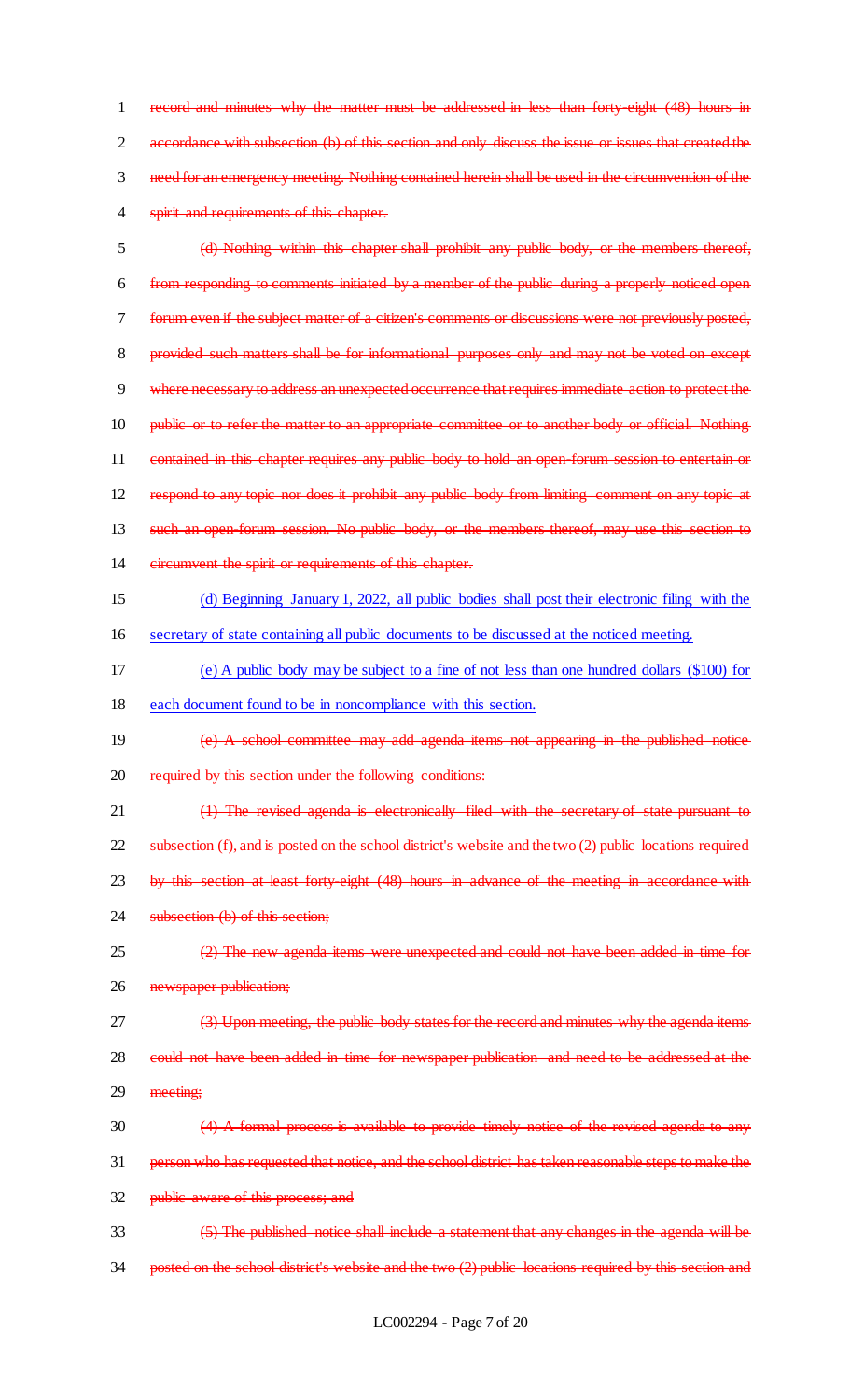- 1 will be electronically filed with the secretary of state at least forty-eight (48) hours in advance of
- the meeting in accordance with subsection (b) of this section.
- (f) All notices required by this section to be filed with the secretary of state shall be 4 electronically transmitted to the secretary of state in accordance with rules and regulations that shall be promulgated by the secretary of state. This requirement of the electronic transmission and filing of notices with the secretary of state shall take effect one year after this subsection takes effect.
- (g) If a public body fails to transmit notices in accordance with this section, then any
- 8 aggrieved person may file a complaint with the attorney general in accordance with § 42-46-8.
- **42-46-7. Minutes.**
- (a) All public bodies shall keep written minutes of all their meetings. The minutes shall
- include, but need not be limited to:
- (1) The date, time, and place of the meeting;
- (2) The members of the public body recorded as either present or absent;
- 14 (3) A record by individual members of any vote taken; and
- (4) A summary of the discussions on each subject, and a list of documents and exhibits

used at the meeting;

- 17  $\left(4\right)(5)$  Any other information relevant to the business of the public body that any member 18 of the public body requests be included or reflected in the minutes.; and
- 19 (6) Note where recording is publicly available.

 (b)(1) A record of all votes taken at all meetings of public bodies, listing how each member 21 voted on each issue, shall be a public record and shall be posted electronically online on a public 22 body's website, the secretary of state's website, and made available to the public at the office of 23 the public body within  $two (2)$  weeks seven (7) days of the date of the vote. The minutes shall be public records and unofficial minutes shall be available to the public at the office of the public body 25 within thirty-five (35) twenty-one (21) days of the meeting or at but no later than five (5) days prior to the next regularly scheduled meeting, whichever is earlier, except where the disclosure would be inconsistent with §§ 42-46-4 and 42-46-5 or where the public body by majority vote extends the time period for the filing of the minutes and publicly states the reason.

 (2) In addition to the provisions of subsection (b)(1), all volunteer fire companies, associations, fire district companies, or any other organization currently engaged in the mission of extinguishing fires and preventing fire hazards, whether it is incorporated or not, and whether it is a paid department or not, shall post unofficial minutes of their meetings within twenty-one (21) days of the meeting, but not later than seven (7) days prior to the next regularly scheduled meeting, whichever is earlier, on the secretary of state's website.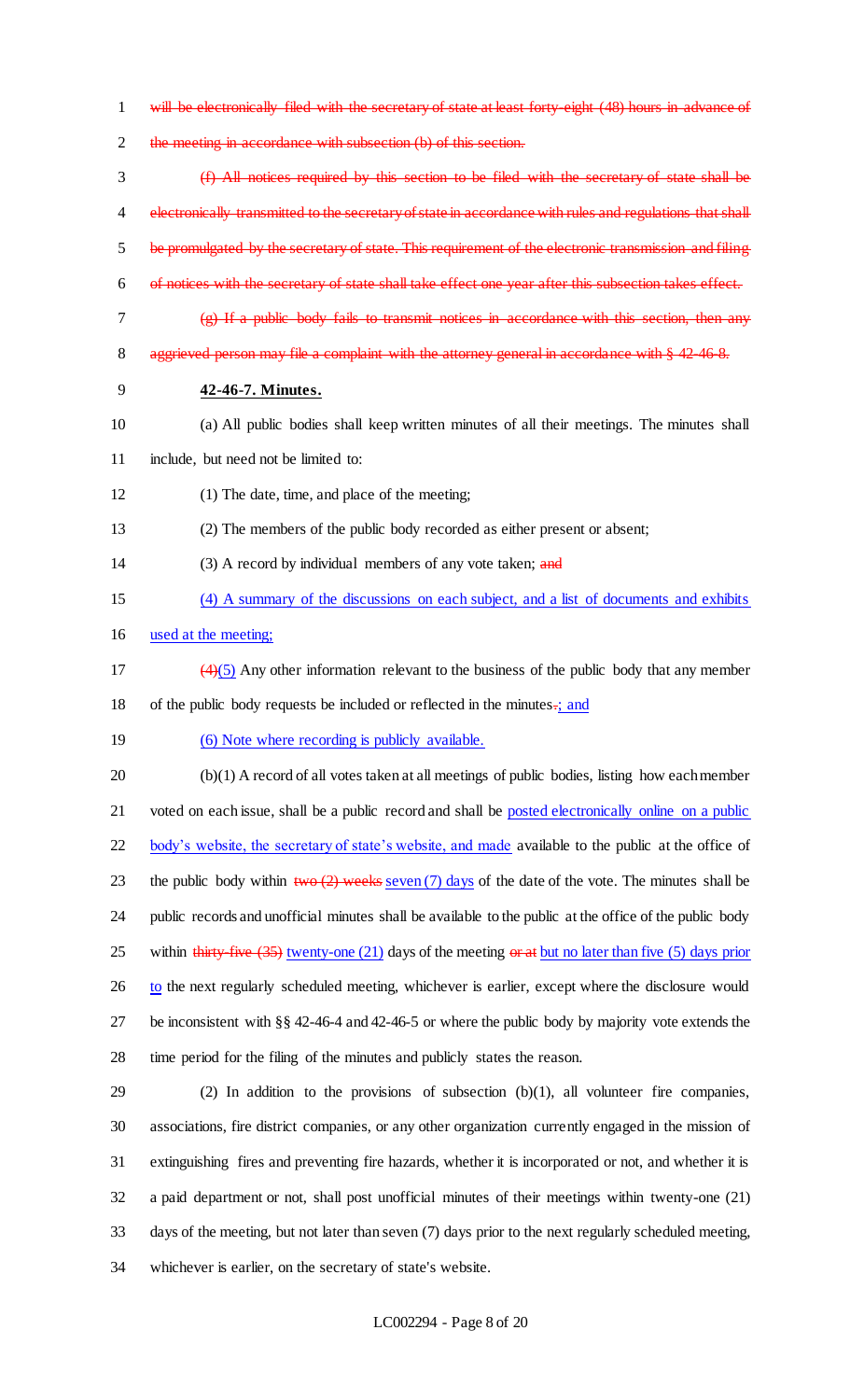(c) The minutes of a closed session shall be made available at the next regularly scheduled meeting unless the majority of the body votes to keep the minutes closed pursuant to §§ 42-46-4 3 and 42-46-5. At the end of each calendar year, a public body shall make all minutes closed during 4 the present calendar year available pursuant to this section unless the public body takes a vote in a properly noticed closed session pursuant to § 42-46-5 and affirms in open session that the minutes 6 can remain subject to closure pursuant to  $\S$  42-64-4(c). (d) All public bodies shall keep official and/or approved minutes of all meetings of the body and shall file a copy of the minutes of all open meetings with the secretary of state for

inspection by the public within thirty-five (35) days of the meeting, or within five (5) days of the

next scheduled meeting, whichever is earlier, and made available on the public body's website if a

11 website exists; provided that this subsection shall not apply to public bodies whose responsibilities

# 12 are solely advisory in nature.

 (e) All minutes and unofficial minutes required by this section to be filed with the secretary of state shall be electronically transmitted to the secretary of state in accordance with rules and regulations that shall be promulgated by the secretary of state. If a public body fails to transmit minutes or unofficial minutes in accordance with this subsection, then any aggrieved person may file a complaint with the attorney general in accordance with § 42-46-8.

(f) A public body may be subject to a fine of not less than one hundred dollars (\$100) for

- 19 each document found to be in noncompliance with this section.
- 

#### **42-46-8. Remedies available to aggrieved persons or entities.**

 (a) Any citizen or entity of the state who is aggrieved as a result of violations of the provisions of this chapter may file a complaint with the attorney general. The attorney general shall investigate the complaint and if the attorney general determines that the allegations of the complaint 24 are meritorious he or she the attorney general may file a complaint on behalf of the complainant in 25 the superior court against the public body. The presence or absence of a person or entity at a meeting 26 of a public body shall not disqualify the person or entity from seeking remedies available under this chapter.

28 (b) No complaint may be filed by the attorney general after one hundred eighty (180) three 29 hundred sixty-five (365) days from the date of public approval of the minutes of the meeting at which the alleged violation occurred, or, in the case of an unannounced or improperly closed meeting, after one hundred eighty (180) three hundred sixty-five (365) days from the public action of a public body revealing the alleged violation, whichever is greater.

 (c) Nothing within this section shall prohibit any individual from retaining private counsel for the purpose of filing a complaint in the superior court within the time specified by this section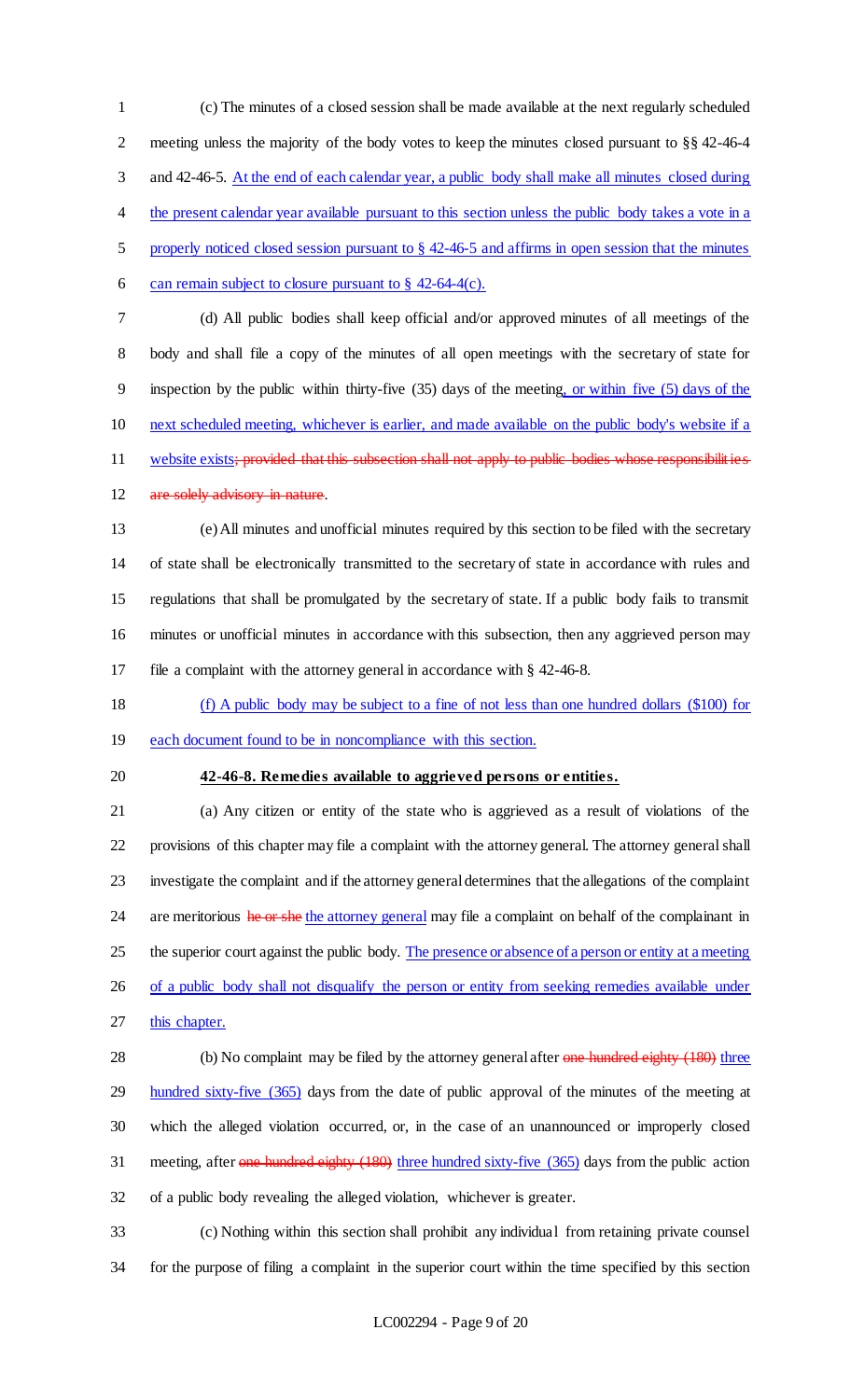against the public body which has allegedly violated the provisions of this chapter; provided, however, that if the individual has first filed a complaint with the attorney general pursuant to this section, and the attorney general declines to take legal action, the individual may file suit in superior court within ninety (90) days of the attorney general's closing of the complaint or within one hundred eighty (180) days of the alleged violation, whichever occurs later.

 (d) The court shall award reasonable attorney fees and costs to a prevailing plaintiff, other than the attorney general, except where special circumstances would render such an award unjust. The court may issue injunctive relief and declare null and void any actions of a public body found to be in violation of this chapter. In addition, the court may impose a civil fine not exceeding five thousand dollars (\$5,000) against a public body or any of its members found to have committed a 11 willful or knowing violation of this chapter and a civil fine not to exceed one thousand dollars (\$1,000) against a public body found to have recklessly violated this chapter. A judgment in the plaintiff's favor shall not be a prerequisite to obtaining an award of attorneys' fees or costs if the court determines that the defendant's case lacked grounding in fact or in existing law or a good faith 15 argument for extension, modification or reversal of existing law.

 (e) Nothing within this section shall prohibit the attorney general from initiating a complaint on behalf of the public interest.

 (f) Actions brought under this chapter may be advanced on the calendar upon motion of the petitioner.

 (g) The attorney general shall consider all complaints filed under this chapter to have also been filed under § 38-2-8(b) if applicable.

# **42-46-11. Reported violations.**

 Every year the attorney general shall prepare a report summarizing the complaints received pursuant to this chapter, which shall be submitted to the legislature and which shall include information as to how many complaints were found to be meritorious and the action taken by the 26 attorney general in response to those complaints. The attorney general shall publish the full text of 27 all complaints and the action taken by the attorney general in response to those complaints, as well as all advisory opinions issued related to this chapter, on a keyword searchable website.

#### **42-46-13. Accessibility for persons with disabilities.**

 (a) All public bodies, to comply with the nondiscrimination on the basis of disability requirements of R.I. Const., Art. I, § 2 and applicable federal and state nondiscrimination laws (29 U.S.C. § 794, chapter 87 of this title, and chapter 24 of title 11), shall develop a transition plan setting forth the steps necessary to ensure that all open meetings of said public bodies are accessible to persons with disabilities.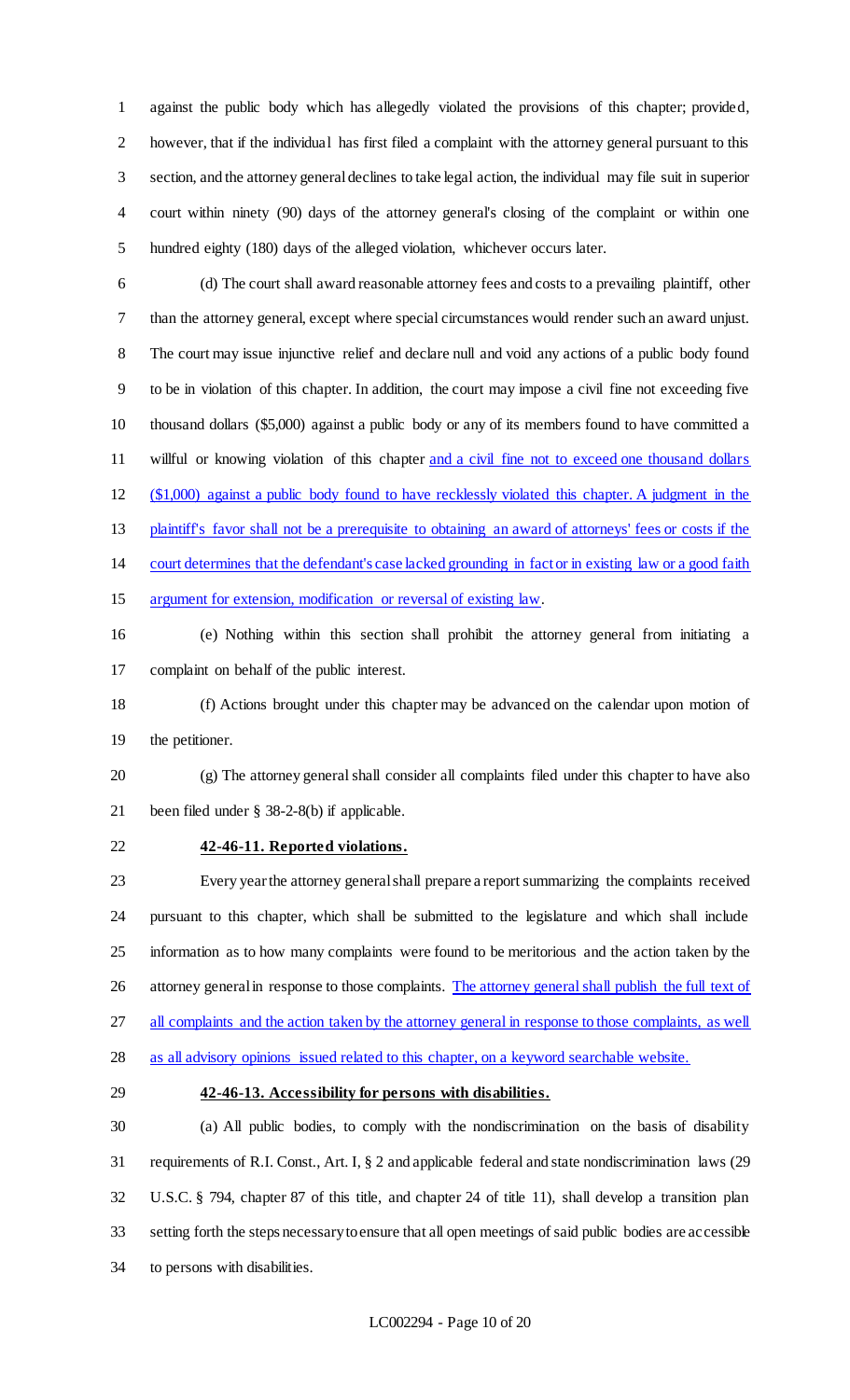(b) The state building code standards committee shall, by September 1, 1989 adopt an accessibility of meetings for persons with disabilities standard that includes provisions ensuring that the meeting location is accessible to and usable by all persons with disabilities.

 (c) This section does not require the public body to make each of its existing facilities accessible to and usable by persons with disabilities so long as all meetings required to be open to the public pursuant to chapter 46 of this title are held in accessible facilities by the dates specified in subsection (e).

 (d) The public body may comply with the requirements of this section through such means as reassignment of meetings to accessible facilities, alteration of existing facilities, or construction of new facilities. The public body is not required to make structural changes in existing facilities where other methods are effective in achieving compliance with this section.

 (e) The public body shall comply with the obligations established under this section by July 13 1, 1990, except that where structural changes in facilities are necessary in order to comply with this section, such changes shall be made by December 30, 1991, but in any event as expeditiously as possible unless an extension is granted by the state building commissioner for good cause.

 (f) Each municipal government and school district shall, with the assistance of the state building commission, complete a transition plan covering the location of meetings for all public bodies under their jurisdiction. Each chief executive of each city or town and the superintendent of schools will submit their transition plan to the governor's commission on disabilities for review and approval. The governor's commission on disabilities with assistance from the state building commission shall approve or modify, with the concurrence of the municipal government or school district, the transition plans.

(g) The supplemental written notice required by § 42-46-6(b) shall be given sufficiently in

24 advance of the meeting to allow a person to request in a timely manner the presence of an interpreter

- or other reasonable accommodation for the meeting.
- 26 (g)(h) The provisions of §§ 45-13-7 -- 45-13-10, inclusive, shall not apply to this section. SECTION 2. Chapter 42-46 of the General Laws entitled "Open Meetings" is hereby
- amended by adding thereto the following section:
- **42-46-3.1. Accommodation and recordings of open meetings.**
- (a) Every meeting of all public bodies shall be open to the public unless closed pursuant to

§§ 42-46-4 and 42-46-5.

- (b) All reasonable efforts must be made to ensure that the meeting allows for all persons
- present to hear and observe an open meeting.
- (c) A public body shall not prohibit the recordation of all or part of any of its open meetings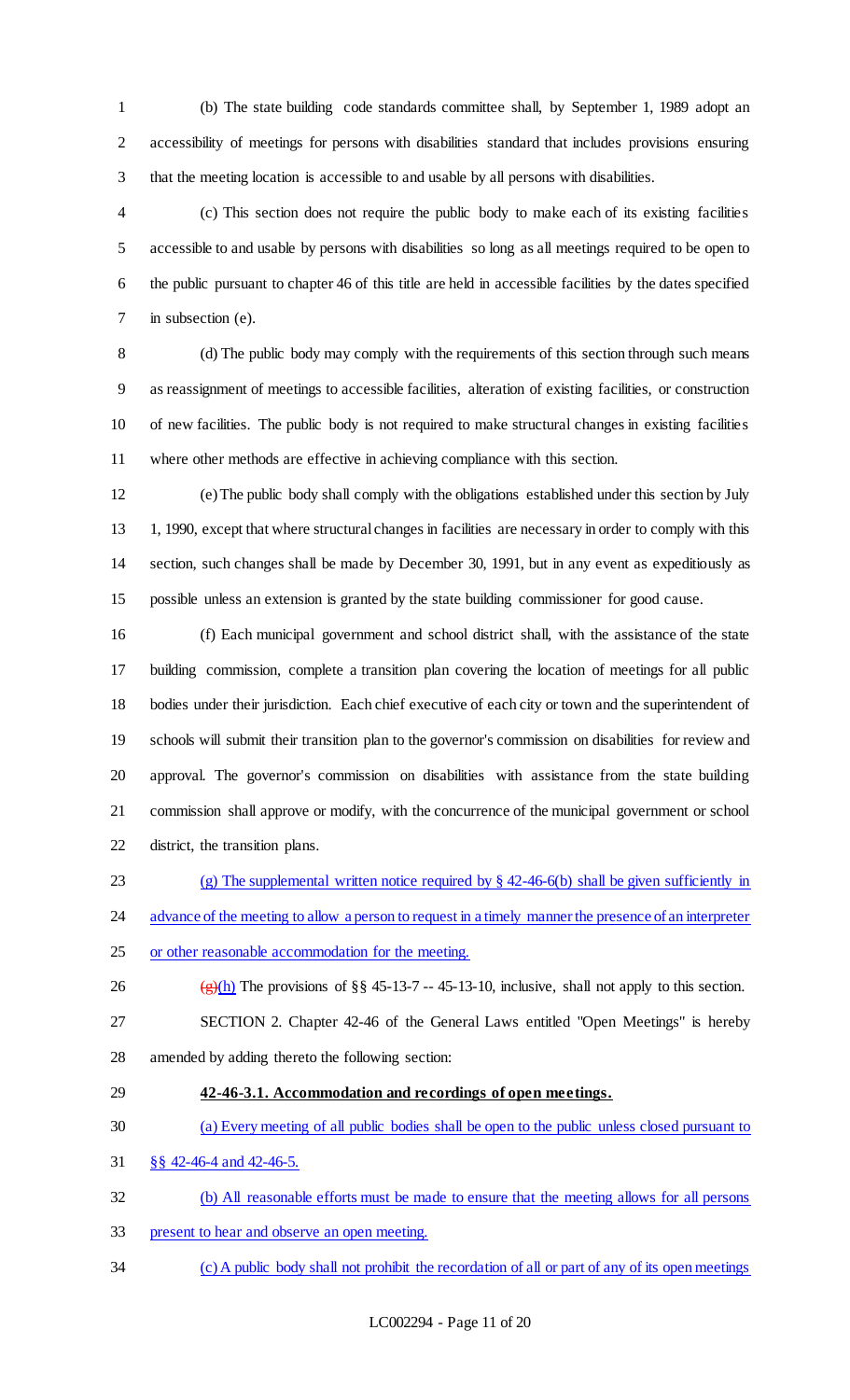as long as such recordation does not interfere with the obligation of the public body to maintain

order under § 42-46-5.

**42-46-3.2. Open electronic communications.** 

- (a) A communication or exchange of information between members of a public body about
- public business or public policy over which the public body has supervision, jurisdiction, advisory

power, or control does not constitute a meeting for purposes of this chapter if:

- 7 (I) The communication is in writing;
- (2) The writing is posted to an online message board or similar Internet application that is

viewable and searchable by the public and cannot be edited; and

- (3) The communication is displayed in real time and displayed on the online message board
- or similar Internet application for no less than three hundred and sixty-five (365) days after the
- communication is first posted.
- (b) A public body may have no more than one online message board or similar Internet

application to be used for the purposes described in subsection (a) of this section. The online

message board or similar Internet application must be owned or controlled by the public body,

prominently displayed on the public body's primary Internet webpage, and no more than one click

away from the public body's primary Internet webpage.

 (c) The online message board or similar Internet application described in subsection (a) of 19 this section may only be used by persons authorized by the public body. In the event that a staff

member posts a communication to the online message board or similar Internet application, the

name and title of the staff member must be posted along with the communication.

22 (d) If a public body removes from the online message board or similar Internet application

a communication that has been posted three hundred and sixty-five (365) days, the public body

- shall maintain the posting for a period of five (5) years. This communication is public information
- and must be disclosed in accordance with chapter 2 of title 38.
- (e) The public body may not vote or take any action on any matter by posting a communication to the online message board or similar Internet application.
- 

# **42-46-5.1. Open electronic communications.**

(a) The use of electronic communication, including telephonic, text, electronic mail,

- facsimile, teleconferencing, instant messaging, social networking, or similar means of
- communications shall not be used by any member of a public body to, circumvent the spirit or
- requirements of this chapter; provided that, electronic communication may be used to:
- (1) Schedule a meeting or determine the availability of members of a public body for the
- purpose of conducting a meeting under this chapter.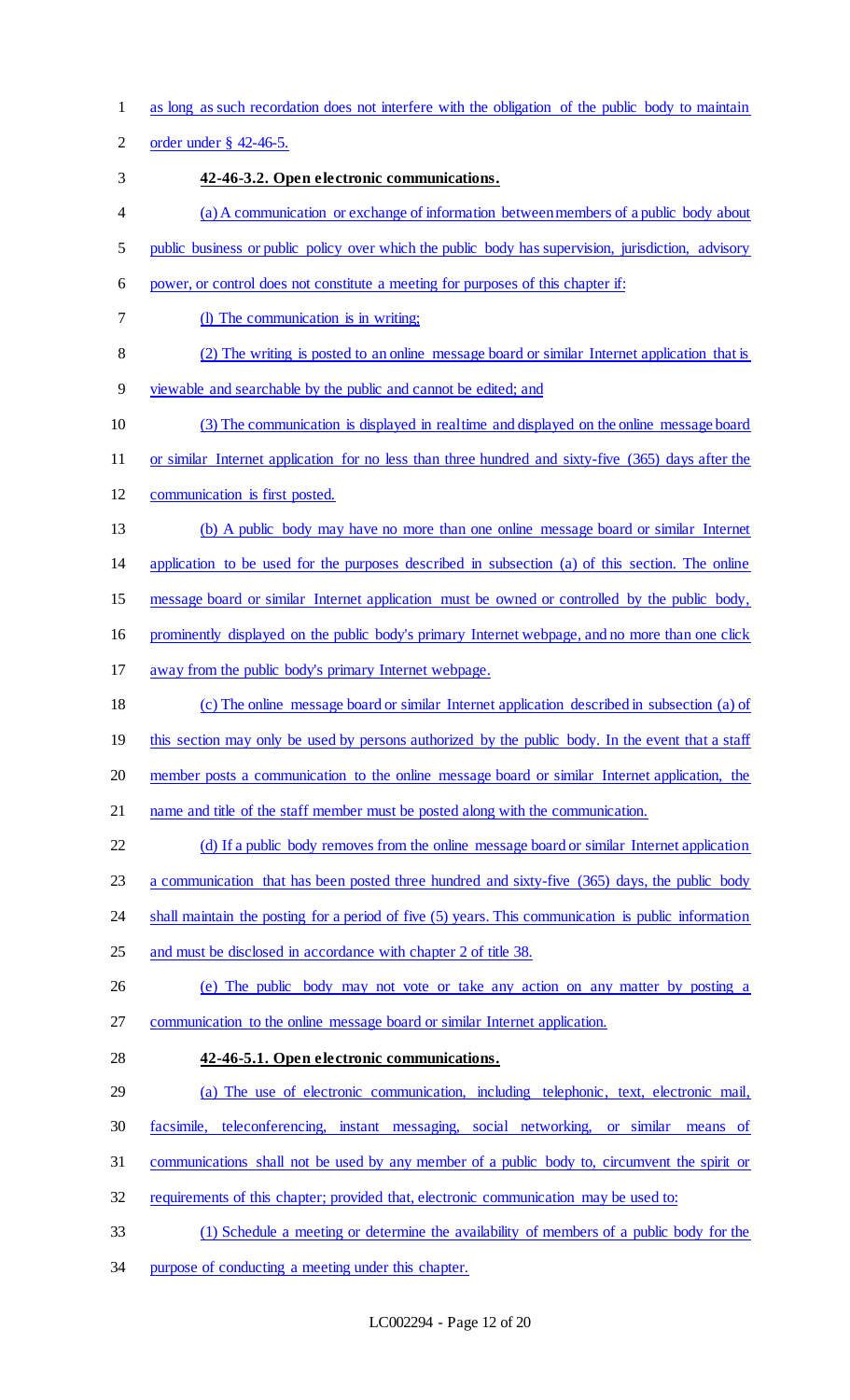- (2) Allow a member of a public body to electronically communicate and participate in a scheduled meeting of a public body if such member is on active duty in the armed services of the United States and not physically present in the state of Rhode Island. (3) Allow a member of a public body who has a disability as defined in chapter 87 of title 42 and: (i) Cannot attend meetings of that public body solely by reason of their disability; and (ii) Cannot otherwise participate in the meeting without the use of electronic 8 communication or telephone communication as a reasonable accommodation, to participate by use of electronic communication or telephone communication in accordance with the waiver process authorized pursuant to subsection (a)(4) of this section. (4) The governor's commission on disabilities is authorized and directed to: (i) Establish rules and regulations for determining whether a member of a public body is not otherwise able to participate in meetings of that public body without the use of electronic communication or telephone communication as a reasonable accommodation due to that member's disability; (ii) Grant a waiver that allows a member to participate by electronic communication or telephone communication only if the member's disability would prevent them from being physically present at the meeting location, and the use of such communication is the only reasonable accommodation; and 20 (iii) Any waiver decisions shall be a matter of public record. **42-46-5.2. Exclusions.**  This chapter shall not apply to proceedings of the judicial branch of state government or probate court or municipal court proceedings in any city or town. **42-46-5.3. Disruptive conduct.**  Nothing in this chapter shall prohibit the removal of any person who willfully disrupts a 26 meeting to the extent that orderly conduct of the meeting is seriously compromised. No one other than a public body or a person designated to do so by the public body shall order a person removed for violating the provisions of this section. **42-46-5.4. Rolling quorum.**  Use of a rolling quorum shall constitute a violation of this chapter. **42-46-6.1. Joint meeting.**  In the event of a joint meeting each public body shall be responsible for providing public notice and minutes as otherwise required by this chapter.
- **42-46-6.2. Emergency meeting - Notice.**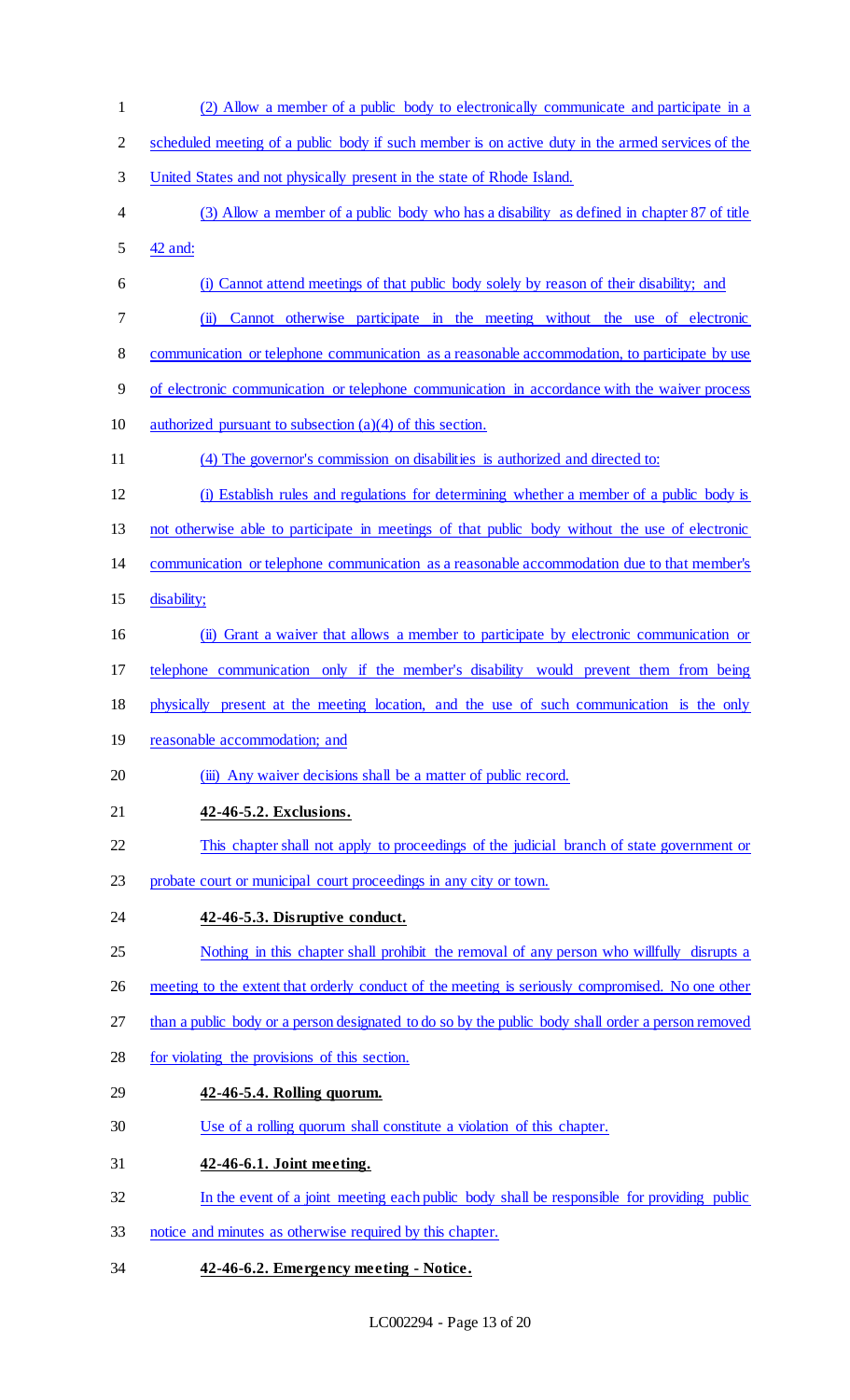of the members of the body when the meeting is deemed necessary to address an unexpected occurrence that requires immediate action to protect the public. (b) If an emergency meeting is called, a meeting notice and agenda shall be posted as soon as practicable and shall be electronically filed with the secretary of state pursuant to subsection (c) and of this section; (c) Upon convening of an emergency meeting, the public body shall state for the record 8 and in the open minutes why the matter must be addressed in less than forty-eight (48) hours in accordance with § 42-46-6(b) and only discuss the issue or issues which created the need for an emergency meeting. Nothing contained herein shall be used to circumvent the spirit and requirements of this chapter. **42-46-6.3. Public comment.**  (a) A public body, or the members thereof, shall not be prohibited from responding to comments initiated by a member of the public during a properly noticed open forum even if the subject matter of a citizen's comments or discussions were not previously posted, provided such matters shall be for informational purposes only and may not be voted on except where necessary to address an unexpected occurrence that requires immediate action to protect the public or to refer 18 the matter to an appropriate committee or to another body or official. (b) Nothing contained in this chapter requires any public body to hold an open forum session, to entertain or respond to any topic nor does it prohibit any public body from limiting 21 comment on any topic at such an open forum session. No public body, or the members thereof, may use this section to circumvent the spirit or requirements of this chapter. (c) All notices required by this section to be filed with the secretary of state shall be 24 electronically transmitted to the secretary of state in accordance with rules and regulations which 25 shall be promulgated by the secretary of state. 26 (d) If a public body fails to transmit notices in accordance with this section, then any 27 aggrieved person may file a complaint with the attorney general in accordance with § 42-46-8. **42-46-6.4. Compliance by public bodies.**  29 Not later than January 1, 2022, and annually thereafter, each public body shall state in writing to the attorney general that it has designated a certified open meetings compliance officer who has responsibility for compliance with this chapter and has been provided orientation and training regarding this chapter. The attorney general may, in accordance with the provisions of 33 chapter 35 of title 42, promulgate rules and regulations necessary to implement the requirements of this section.

(a)A public body may hold anemergency meeting, upon an affirmative vote of the majority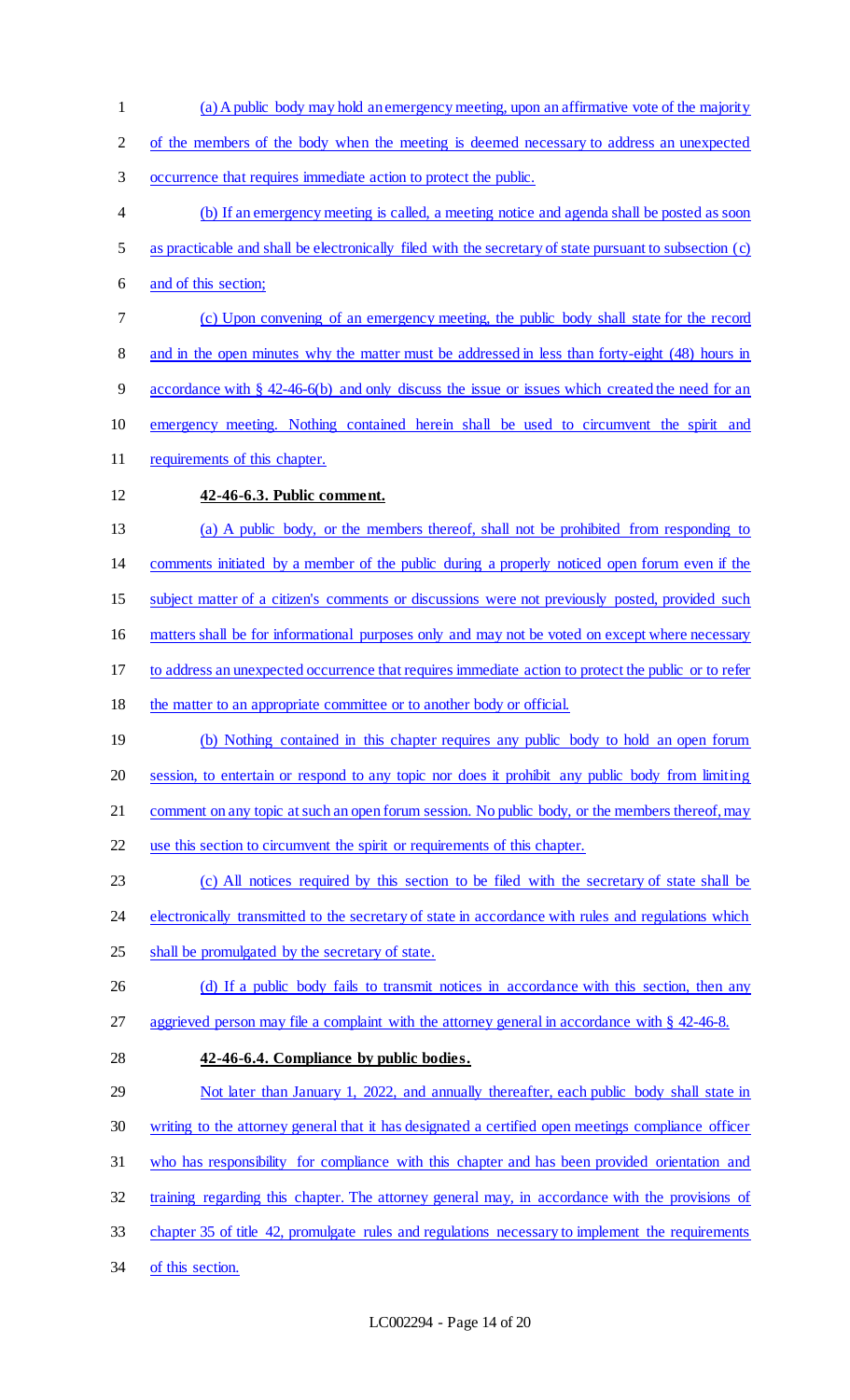#### **42-46-7.1. Livestreaming.**

 (a) Effective January 1, 2022, all quasi-public boards, agencies and corporations as defined in § 42-155-3 and provided for in the findings in § 42-155-2, as well as all city and town councils 4 and elected and appointed school boards or committees excluding subdivisions thereof, shall video record in digital format its meetings and hearings, or portions thereof, that are required to be public pursuant to this chapter. Such recordings shall be webcast live, where practicable, and shall be made available to the public on the public body's website as well as a website maintained by the secretary of state not more than seventy-two (72) hours after adjournment of the meeting or the hearing recorded where they shall be available for at least five (5) years. (b) The secretary of state shall have the power and authority to promulgate rules and 11 regulations related to the quality, content, and manner of the livestreaming as well as the hardware or software necessary to implement the provisions of this section. (c) Furthermore, all closed sessions shall be audio or video recorded in digital format and retained for at least five (5) years such that they are available for public inspection unless otherwise exempt; provided, however, the attorney general shall have access for purposes of investigating a complaint pursuant to § 42-46-8.

- SECTION 3. Section 45-9-6 of the General Laws in Chapter 45-9 entitled "Budget Commissions" is hereby amended to read as follows:
- 

## **45-9-6. Composition of budget commission.**

 (a) If a budget commission is established under §§ 45-9-5 or 45-12-22.7, it shall consist of five (5) members: three (3) of whom shall be designees of the director of revenue; one of whom shall be the elected chief executive officer of the city; and one of whom shall be a council member of the town or city elected to serve on the budget commission as chosen by a majority vote of said town or city council. In cities or towns in which the elected chief executive officer for purposes of this chapter is the president of the city or town council, one member shall be the appointed city or town manager or town administrator (or, if none, the city or town chief financial officer) as the fifth member. For a fire district, it shall consist of five (5) members: three (3) of the members of the budget commission shall be designees of the director of revenue; one shall be the chairperson of the district's governing body; and one shall be the fire chief of the district. The budget commission shall act by a majority vote of all its members. The budget commission shall initiate and ensure the implementation of appropriate measures to secure the financial stability of the city, town, or fire district. The budget commission shall continue in existence until the director of revenue abolishes it.

34 The budget commission shall be subject to chapter 2 of title 36 38, "Access to Public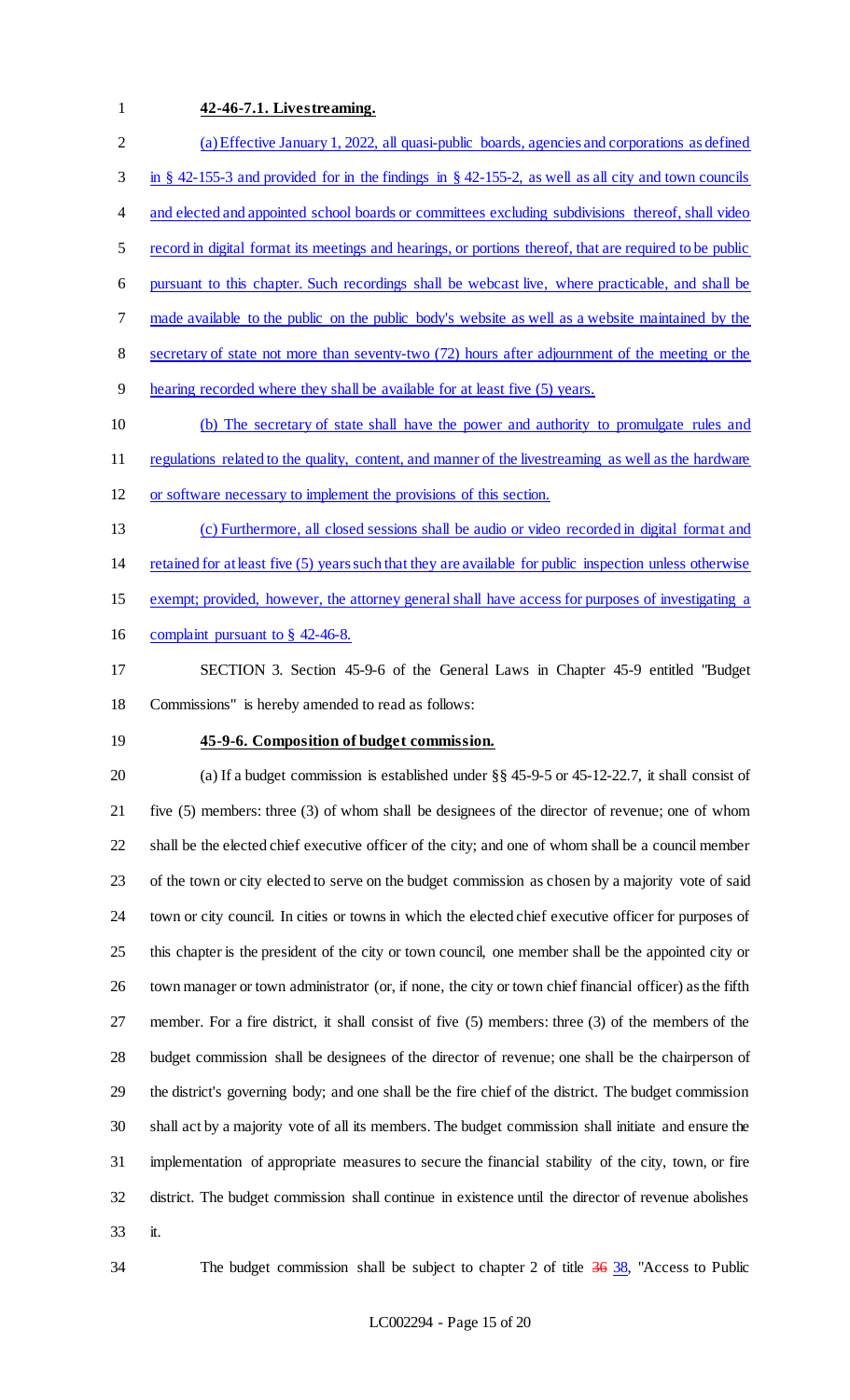Records," and chapter 14 of title 36, "Code of Ethics" and chapter 46 of title 42 "Open Meetings

2 Act". The budget commission shall be subject to chapter 46 of title 42 "Open Meetings" when

- meeting to take action on the following matters:
- 4 (1) Levy and assessment of taxes;
- (2) Rulemaking or suspension of rules;
- (3) Adoption of a municipal or fire district budget;
- (4) Approval of collective bargaining agreements and amendments to collective bargaining

agreements; and

9 (5) Making a determination under § 45-9-7 that the powers of the budget commission are 10 insufficient to restore fiscal stability to the city, town, or fire district.

 (b) Action by the budget commission under this chapter shall constitute action by the city, town, or fire district for all purposes under the general laws, under any special law, and under the city, town, or fire district charter.

 (c) Until the budget commission ceases to exist, no appropriation, borrowing authorization, transfer, or other municipal or fire district spending authority, shall take effect until approved by the budget commission. The budget commission shall approve all appropriations, borrowing authorizations, transfers, and other municipal or fire district spending authorizations, in whole or part.

 (d) In addition to the authority and powers conferred elsewhere in this chapter, and notwithstanding any city, town, or fire district charter provision, or local ordinance, or rule or regulation to the contrary, the budget commission shall have the power to:

 (1) Amend, formulate, and execute the annual municipal or fire district budget and supplemental municipal or fire district budgets of the city, town, or fire district, including the establishment, increase, or decrease of any appropriations and spending authority for all departments, budget commissions, committees, agencies or other units of the city, town, or fire district; provided, however, that notwithstanding §§ 16-2-9 and 16-2-18, this clause shall fully apply to the school department and all school spending purposes;

 (2) Implement and maintain uniform budget guidelines and procedures for all departments; (3) Amend, formulate and execute capital budgets, including amending any borrowing authorization, or financing or refinancing of any debt in accordance with the law;

 (4) Amortize operational deficits in an amount as the director of revenue approves and for a term not longer than five (5) years;

 (5) Develop and maintain a uniform system for all financial planning and operations in all departments, offices, boards, commissions, committees, agencies, or other units of the city's,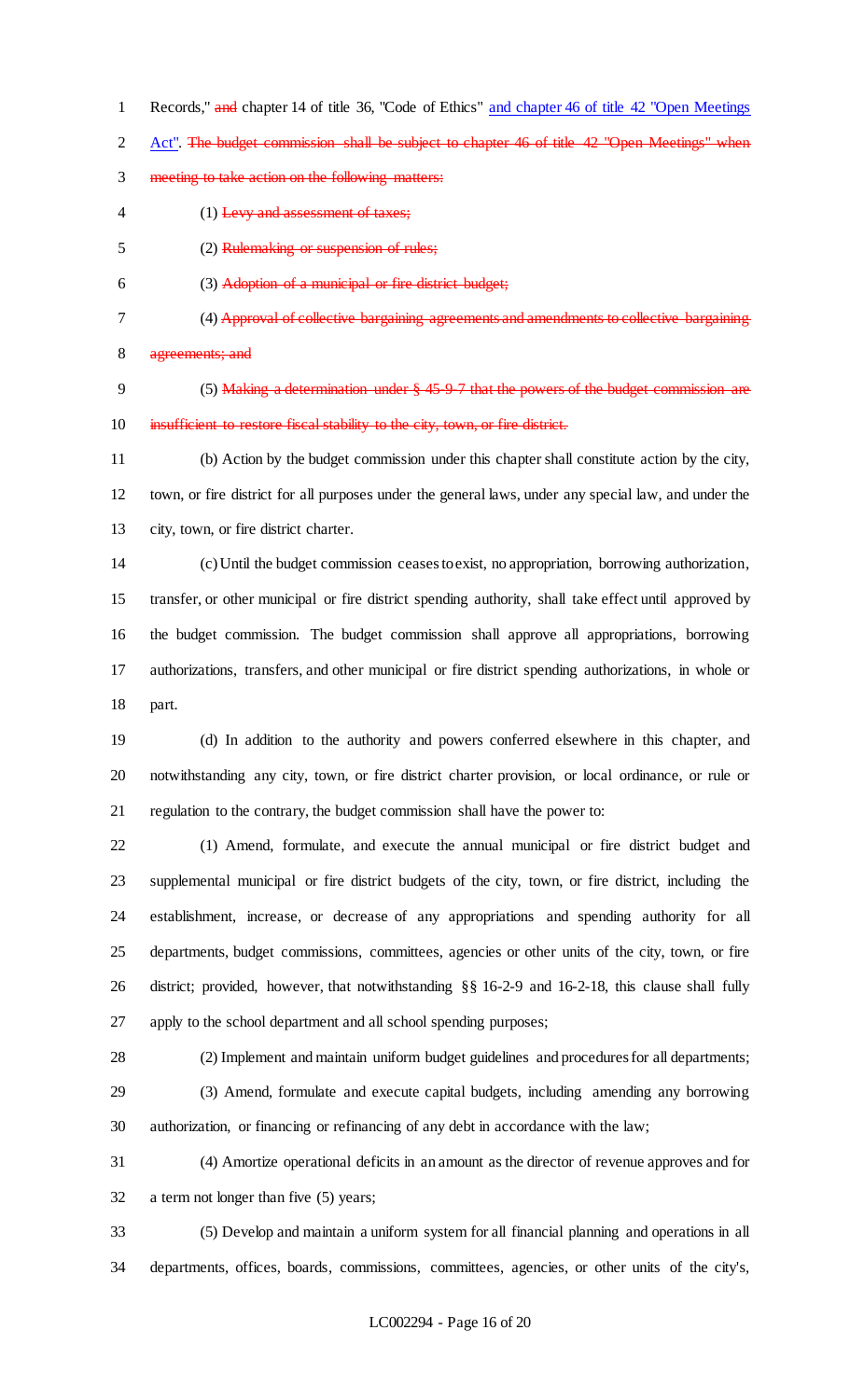- town's, or fire district's government;
- 

(6) Review and approve or disapprove all proposed contracts for goods or services;

 (7) Notwithstanding any general or special law to the contrary, establish, increase, or decrease any fee, rate, or charge, for any service, license, permit, or other municipal or fire district activity, otherwise within the authority of the city, town, or fire district;

 (8) Appoint, remove, supervise, and control all city, town, or fire district employees and have control over all personnel matters other than disciplinary matters; provided, that the budget commission shall hold all existing powers to hire and fire and set the terms and conditions of employment held by other employees or officers of the city, town, or fire district; provided, further, that the budget commission shall have the authority to exercise all powers otherwise available to a municipality or fire district regarding contractual obligations during a fiscal emergency; provided, further, that no city, town, or fire district employee or officer shall hire, fire, transfer, or alter the compensation or benefits of a city, town, or fire district employee except with the written approval of the budget commission; and provided, further, that the budget commission may delegate or otherwise assign these powers with the approval of the director of revenue;

 (9) Alter or eliminate the compensation and/or benefits of elected officials of the city, town, or fire district to reflect the fiscal emergency and changes in the responsibilities of the officials as provided by this chapter;

 (10) Employ, retain, and supervise such managerial, professional, and clerical staff as are necessary to carry out its responsibilities; provided, however, that such employment, retention and supervisory decisions are subject to the approval of the director of revenue; provided, further, that the budget commission shall not be subject to chapter 2 of title 37 or chapter 55 of title 45 in employing such staff; provided, further, that the budget commission, with the approval of the director of revenue, shall have authority to set the compensation, terms, and conditions of employment of its own staff; provided, further, that the city, town, or fire district shall annually appropriate amounts sufficient for the compensation of personnel hired under this clause as determined and fixed by the budget commission; provided, further, that, if the city, town, or fire district fails to appropriate such amounts, the director of revenue shall direct the general treasurer to deduct the necessary funds from the city's, town's, or fire district's distribution of state aid and shall expend those funds directly for the benefit of the budget commission;

 (11) Reorganize, consolidate, or abolish departments, commissions, authorities, boards, offices, or functions of the city, town, or fire district, in whole or in part, and to establish such new departments, commissions, authorities, boards, offices, or functions as it deems necessary, and to transfer the duties, powers, functions and appropriations of one department, commission, board,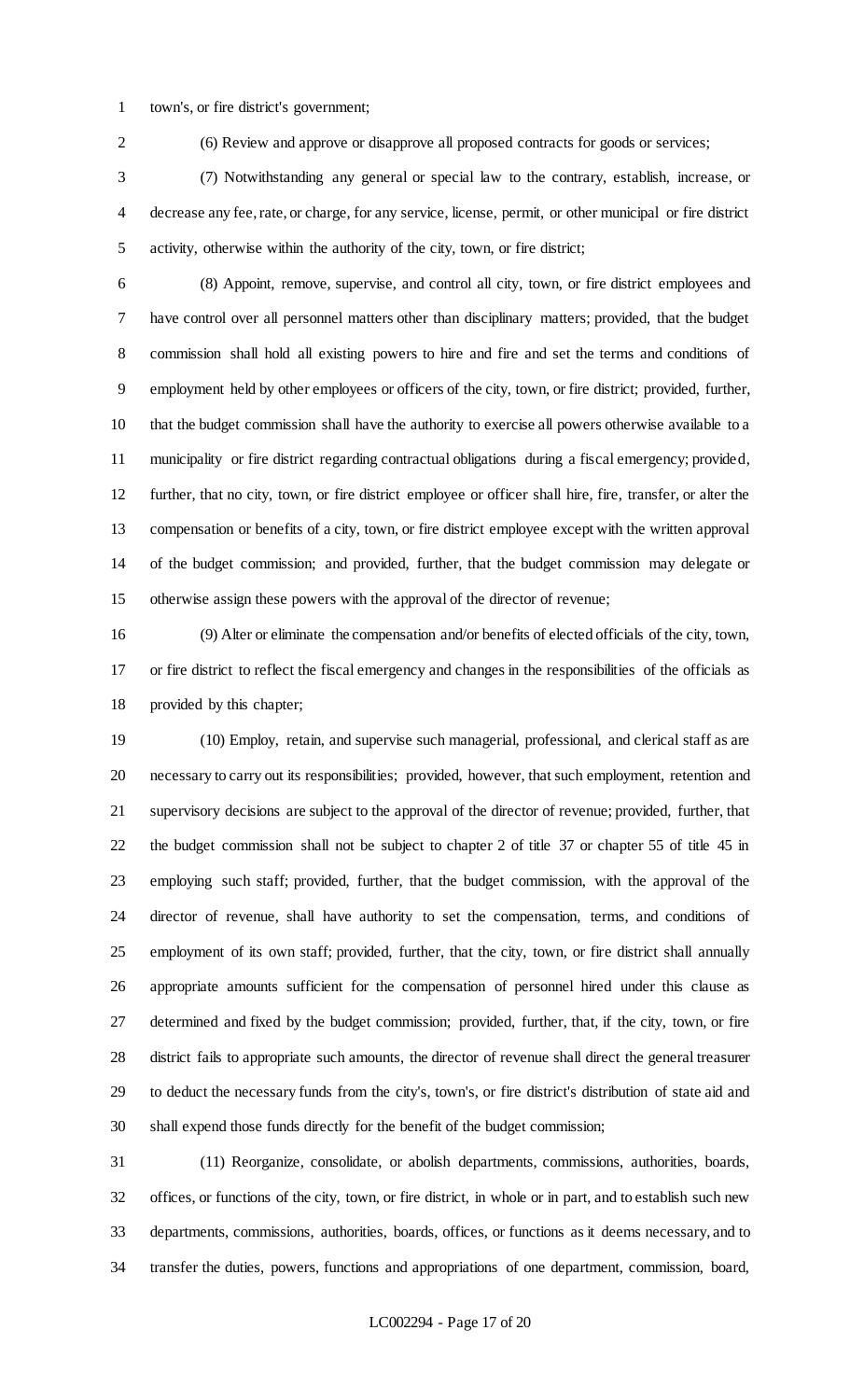office, or other unit to another department, commission, authority, board, or office, and in connection therewith, remove and appoint new members for any such commission, authority, board, or department which appointees shall serve the remainder of any unexpired term of their predecessor;

 (12) Appoint, in consultation with the director of revenue, persons to fill vacancies on any authority, board, committee, department, or office;

 (13) Sell, lease, or otherwise transfer, real property and other assets of the city, town, or fire district with the approval of the director of revenue;

 (14) Purchase, lease, or otherwise acquire, property or other assets on behalf of the city, town, or fire district with the approval of the director of revenue;

 (15) Enter into contracts, including, but not limited to, contracts with other governmental entities, and such other governmental entities are hereby authorized to enter into such contracts;

 (16) Adopt rules and regulations governing the operation and administration of the city, town, or fire district that permit the budget commission to effectively carry out this chapter under § 42-35-3(b);

 (17) Alter or rescind any action or decision of any municipal or fire district officer, employee, board, authority, or commission within fourteen (14) days after receipt of notice of such action or decision;

 (18) Suspend, in consultation with the director of revenue, any rules and regulations of the city, town, or fire district;

 (19) Notwithstanding any other general law, special act, charter provision, or ordinance, and in conformity with the reserved powers of the general assembly pursuant to Article XIII, section 5 of the constitution of the state, a budget commission is authorized to issue bonds, notes, or certificates of indebtedness to fund the deficit of a city, town, or fire district without regard to § 45- 12-22.4, to fund cash flow and to finance capital projects. Bonds, notes, or certificates of indebtedness issued under authority of this chapter shall be general obligation bonds backed by the full faith and credit and taxing power of the city, town, or fire district; provided, however, that the budget commission may pledge future distributions of state aid for the purpose of retiring such bonds, notes, or certificates of indebtedness. If any state aid is so pledged, the budget commission shall execute on behalf of the city, town, or fire district a trust agreement with a corporate trustee, which may be any bank or trust company having the powers of a trust company within the state, and any state aid so pledged shall be paid by the general treasurer directly to the trustee to be held in trust and applied to the payment of principal and interest on such bonds, notes, or certificates of indebtedness; any earnings derived from the investment of such pledged aid shall be applied as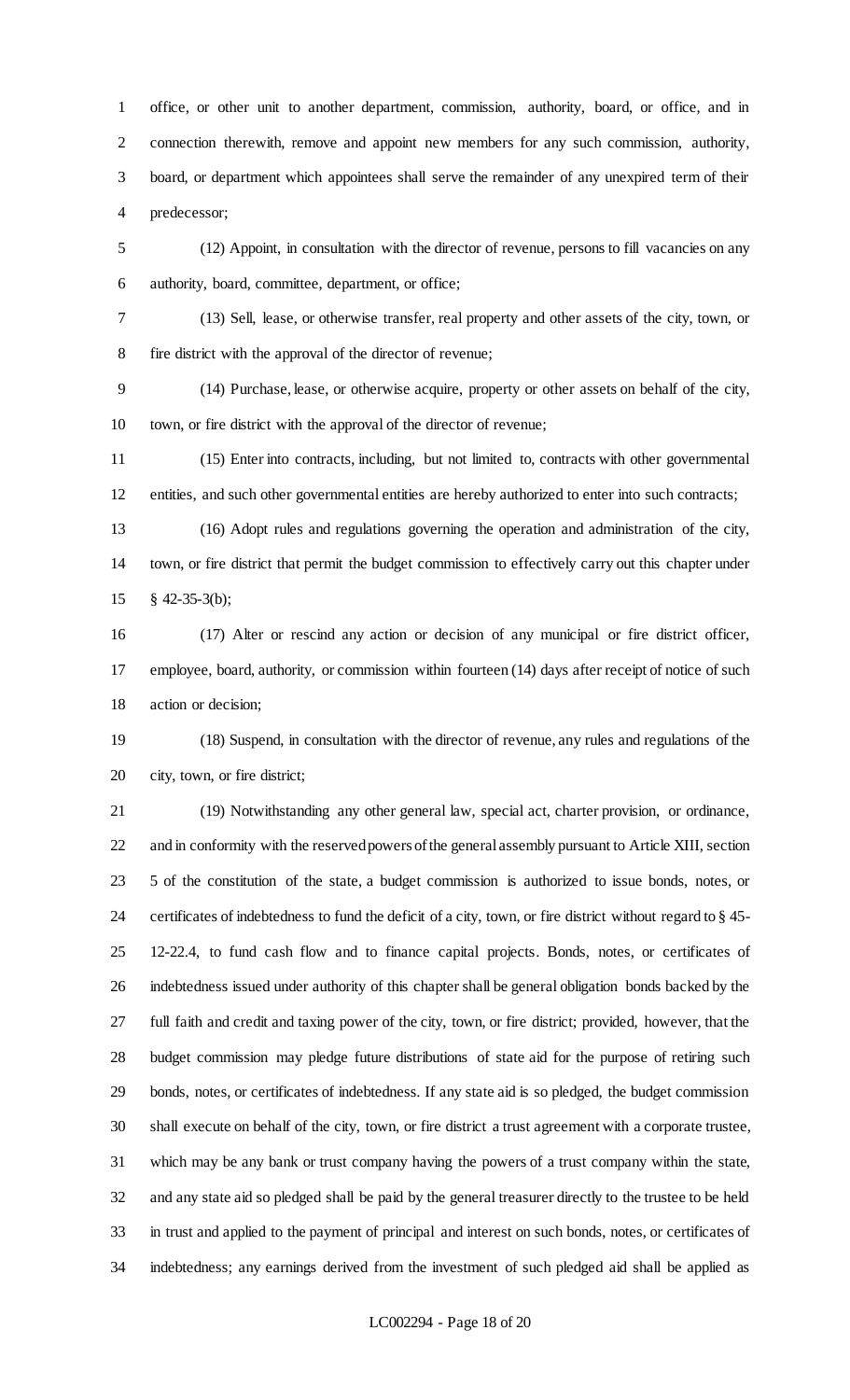needed to the payment of that principal and interest and for trustee's fees and related expenses, with any excess to be paid to the city, town, or fire district. Bonds, notes, or certificates of indebtedness authorized under authority of this chapter shall be executed on behalf of the city, town, or fire district by a member of the commission and, except as provided for in this chapter, may be subject to the provisions of chapter 12 of title 45 so far as apt, or may be subject to the provisions of any special bond act enacted authorizing the issuance of bonds of a city, town, or fire district so far as apt; provided, however, that any bonds or notes issued for school purposes must be approved by the general assembly in order to qualify for school housing aid as set forth in chapter 7 of title 16; and

 (20) Exercise all powers under the general laws and this chapter, or any special act, any charter provision or ordinance that any elected official of the city, town, or fire district may exercise, acting separately or jointly; provided, however, that with respect to any such exercise of powers by the budget commission, the elected officials shall not rescind nor take any action contrary to such action by the budget commission so long as the budget commission continues to exist.

 (21) Certify to the Rhode Island department of revenue the need to advance payments of the state's basic education program under chapter 7 of title 16 in the amount determined by the budget commission. Said amount shall be advanced, subject to approval of the director of the department of revenue, notwithstanding any general or public law to the contrary. The director of the department of revenue shall provide notice of any advance payments to the fiscal advisors of the house and senate finance committees. The state general treasurer shall deduct the estimated cost to the state's general fund resulting from any advance payments.

SECTION 4. This act shall take effect upon passage.

======== LC002294 ========